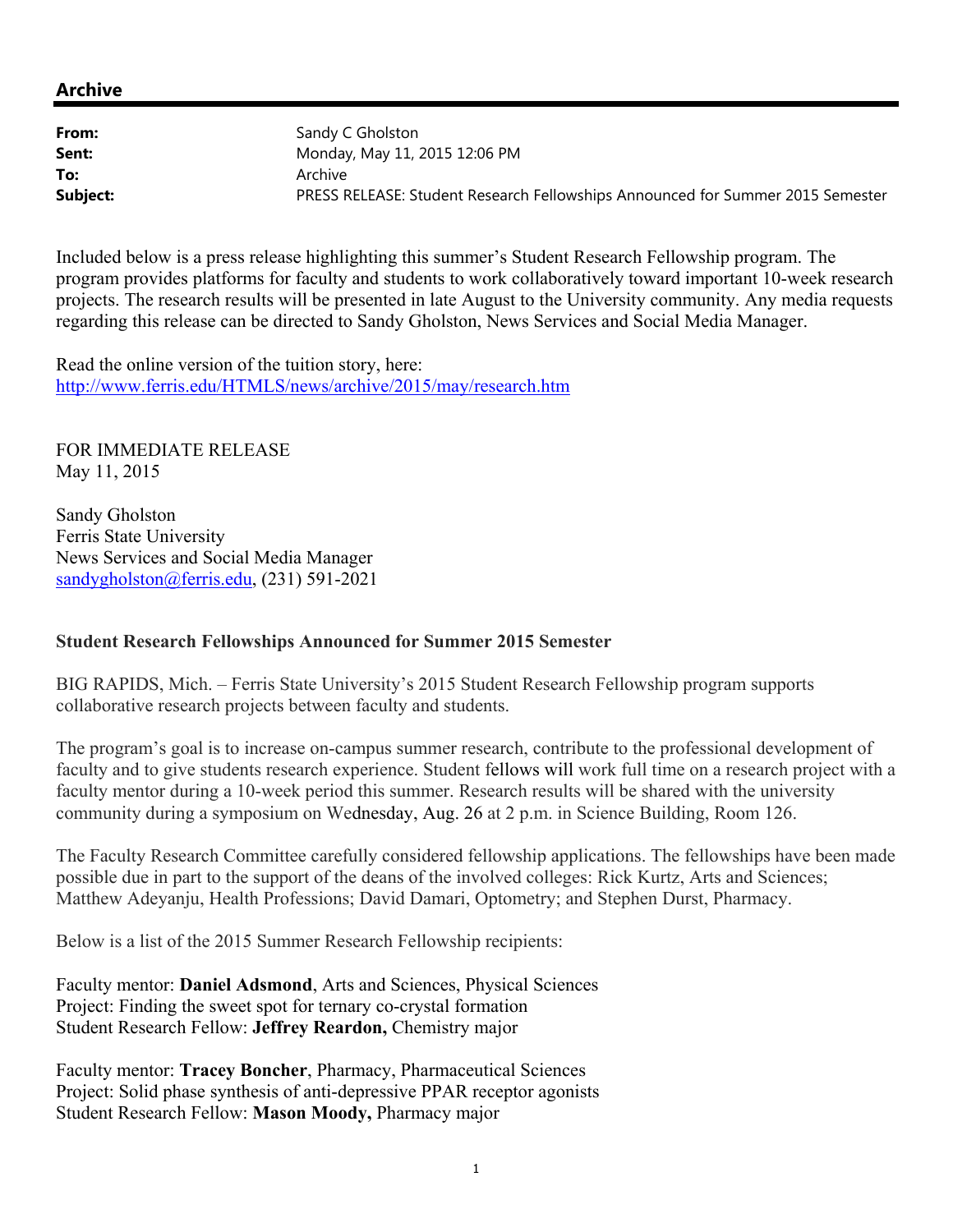Faculty mentor: **Christopher DeFraia,** Arts and Sciences, Biological Sciences Project: Identification of drought tolerance genes in the model plant *Arabidopsis thaliana* Student Research Fellow: **Amanda Kruse,** Pre-Optometry major

Faculty mentor: **Amy Dinardo**, Optometry Project: Analyzing the neutralization of hydrogen peroxide contact lens care systems across various environments. Student Research Fellow: **Hayden Larson,** Optometry major

Faculty mentor: **Rachel Foulk**, Arts and Sciences, Humanities Project: "Love, Beauty and Sexuality: Women in the Guise of Venus on Ancient Roman Sarcophagi" Student Research Fellow: **Kaci Krogman,** Social Studies Education; Minor in Art History and English **Teaching** 

Faculty mentor: **Kim Hancock**, Pharmacy, Pharmaceutical Sciences Project: Comparative Dissolution of Antipsychotics Drugs using Bio-relevant Dissolution Methods Student Research Fellow: **Janelle Dykstra,** Pharmacy major

Faculty mentor: **Emmanuel Jadhav**, Health Professions, Public Health Project: Study of students perception-expectation towards immunization Student Research Fellow: **Danielle Winkler,** Public Health major

Faculty mentor: **Eric Nybo**, Pharmacy, Pharmaceutical Sciences Project: Synthesis of valerenadience anxiolytic drugs in an engineered microbial host Student Research Fellow: **Jacqueline Saunders,** Pharmacy major

Faculty mentor: **Erin Militzer**, Arts and Sciences, Mathematics Project: "Cops and Robbers" on graphs Student Research Fellow: **Eleanor Ohm,** Business major; Mathematics minor

Faculty mentor: **Anne Spain**, Arts and Sciences, Biological Sciences Project: Motility and unique surface growth patterns of paenibacillus strains A1 and A3 Student Research Fellow: **Sarah Mathie,** Biology major

Faculty mentor: **M. Beth Zimmer**, Arts and Sciences, Biological Sciences Project: Changes in the hippocampal neurochemistry after spinal cord injury Student Research Fellow: **Rachel Kempisty,** Biology major; Pre-Med; Psychology minor

Faculty mentor: **Changqi Zhu**, Arts and Sciences, Biological Sciences Project: Functional study of drosophila activin signaling in aging regulation in fruit flies Student Research Fellow: **Shaughna Langerak**

To learn more about the Office of Academic Research and the Summer Research Fellowship, visit www.ferris.edu/research.

-30-

## **Sandy Gholston**

News Services and Social Media Manager University Advancement and Marketing Ferris State University